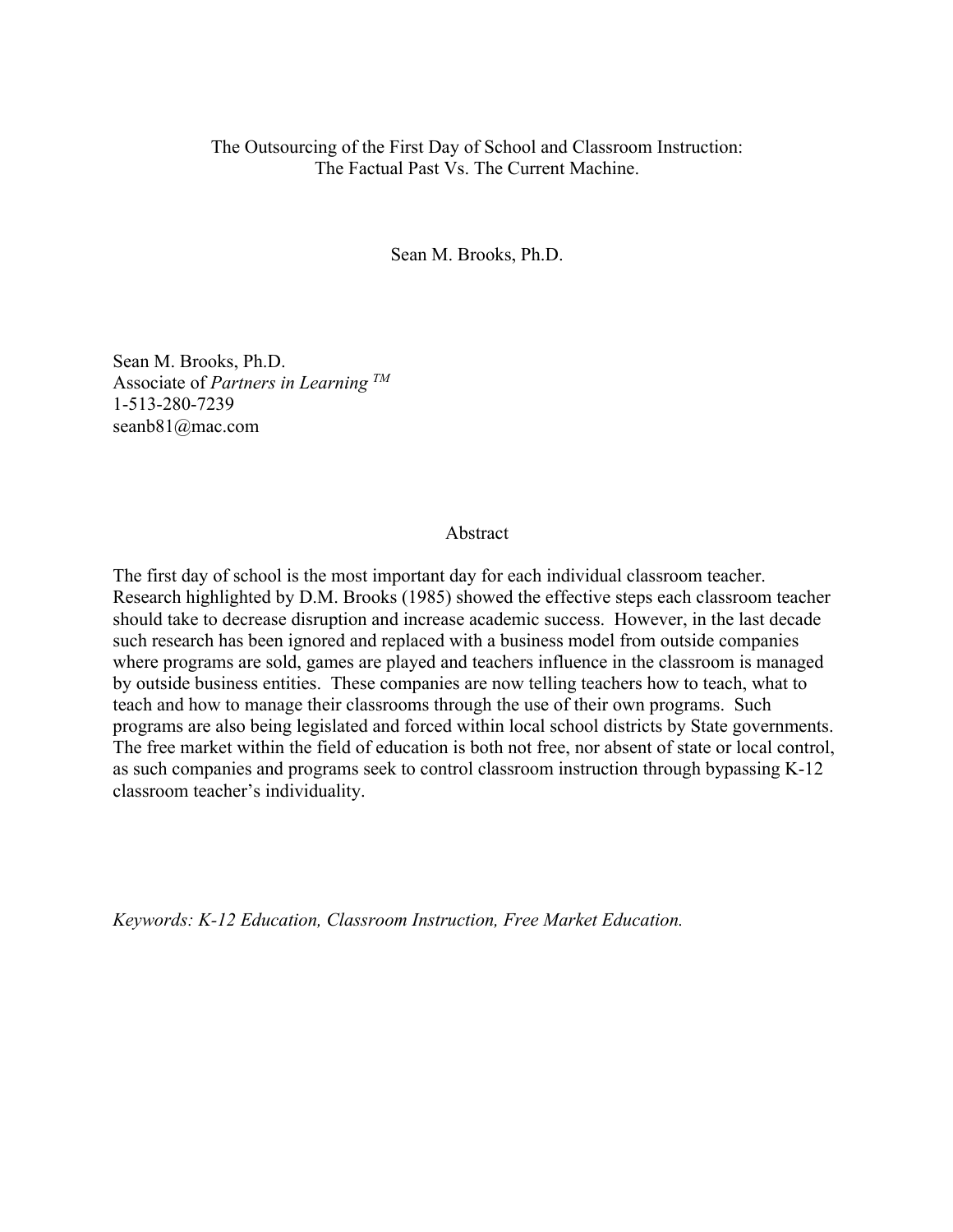## **The Outsourcing of the First Day of School and Classroom Instruction: The Factual Past Vs. The Current Machine.**

An educator's ability to effectively manage a classroom depends on what occurs on the first day of school. Research on the first day of school was first introduced in the 1980s. Dr. Douglas Brooks, a teacher education professor at the University of Texas at Arlington, researched and discovered that most teachers on the first day of school were simply interested in getting through the day and surviving. As Dr. Brooks stated in his article titled, *The First Day of School;* (1985a), what we now know is that there are critical contexts in which lessons must be delivered and ways in which teachers must communicate with students on the first day of school. These contexts aim to increase engagement and decrease disciplinary action that can impact the rest of the school year. These methods must happen on the first day of school, every single school year.

Dr. Brooks also reported in his research article titled, *The Teacher's Communicative Competence: The First Day of School*; (1985b), that teachers who exhibited positive behaviors through facial expressions, tone of voice, and positive manners are more successful throughout the first day of school, and this led to further success throughout the whole school year. The inexperienced teachers and administrators who rushed through the first day of school, used harsh tones, played games, held assemblies, and failed to teach the rules and behavioral expectations, were more likely to struggle all year long. Teachers who were not as successful on the first day of school tended to struggle with communication and student discipline throughout the entire school year.

An organized sequence of instruction and positively modeling behaviors by effective teachers also increases the chances of a successful first day of school for both the teacher and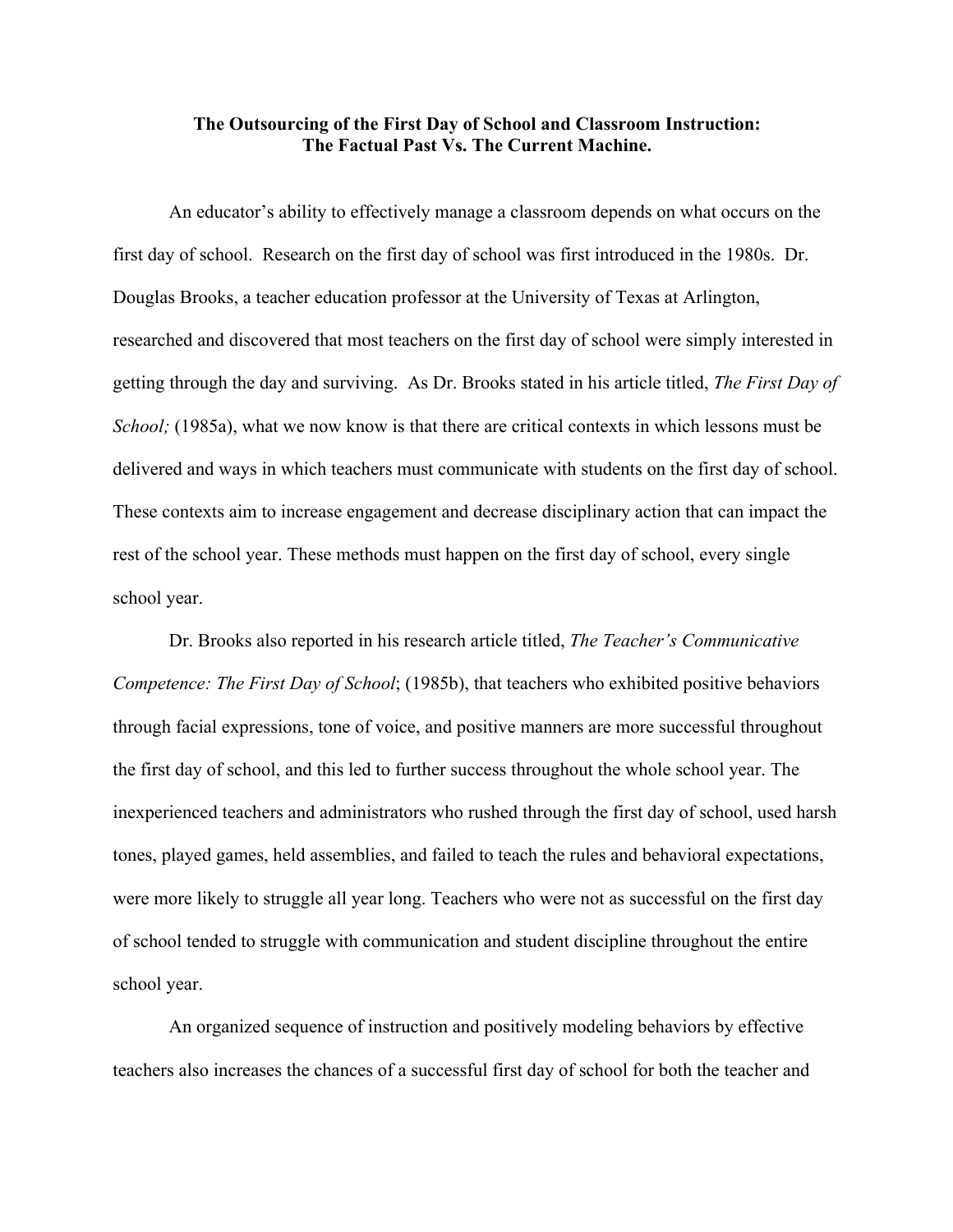students within the classroom (professional businesslike tone of voice, friendly personality, abundant eye contact, smooth organized transitions, and a *teaching* of the rules and classroom expectations). In his article titled, *The First Day of School*, Dr. Douglas Brooks discussed what teachers should both do and not do on the first day of school. He stated how these practices could either help or hurt the teacher and their students, from the first day of school forward. Dr. Brooks reported that student's needs are very simple on the first day of school.

Student needs on the first day of school are the following:

- 1. Are they in the right room?
- 2. Where are they supposed to sit?
- 3. What are the rules of this teacher?
- 4. What will the students be doing in the course?
- 5. How will the students be evaluated?
- 6. Who is the teacher as a person?
- 7. Is the teacher going to be interested in them as individuals?

Dr. Brooks also stated that teachers who address these student needs first and often, are likely to be more successful than those teachers who ignore the immediate needs of their students, most of which tend to be emotional.

In his article titled, *The First Day of School*; (1985a), Dr. Brooks recommends the following sequence of activities for teachers on this very critical day:

- 1. Stand at the door and greet each student with a handshake and a smile, and tell them all that they can sit in any student chair they wish to sit in.
- 2. Call the class to order when the bell rings.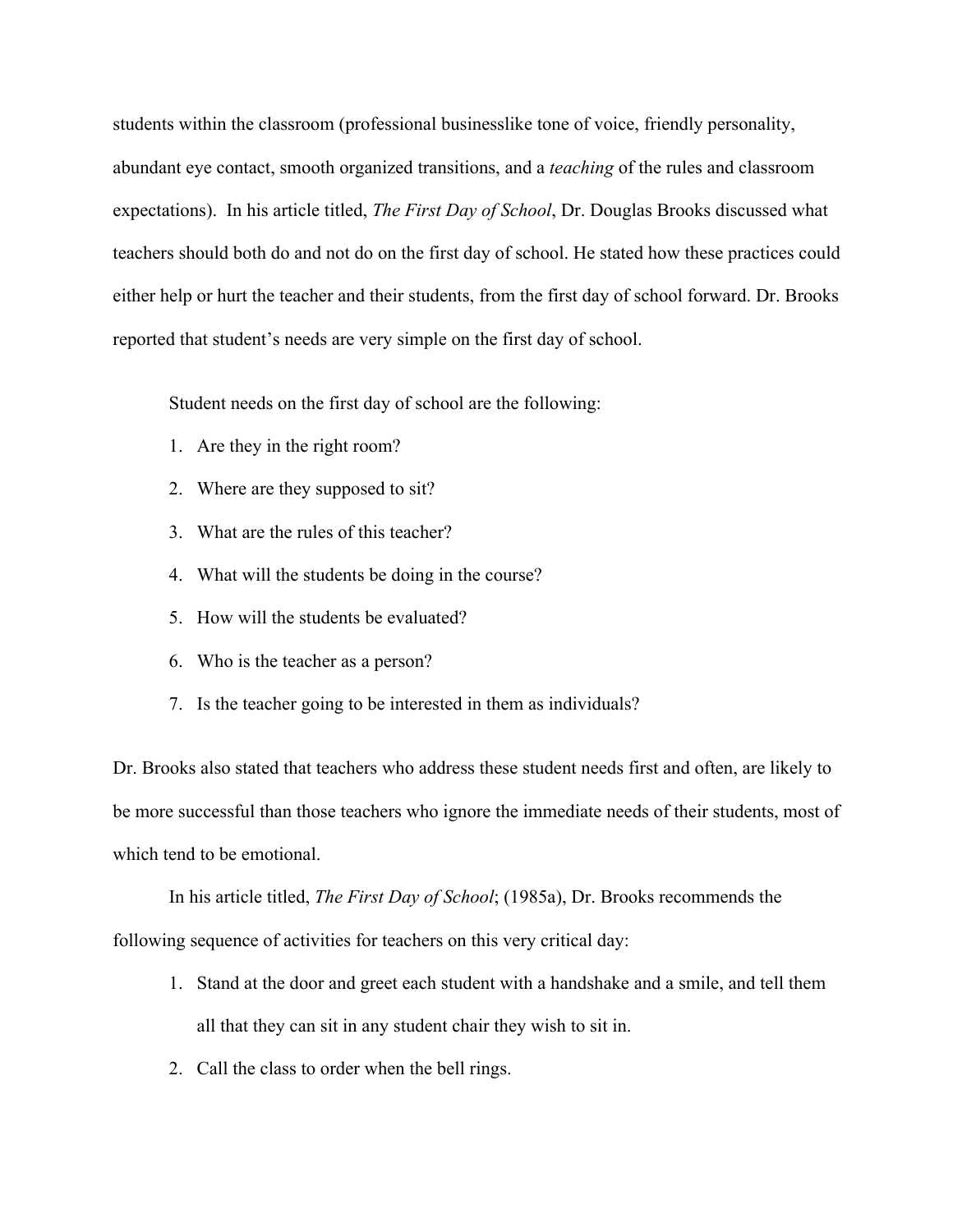- 3. Take role, organize seating, and establish a seating chart at the same time.
- 4. Explain classroom rules and procedures.
- 5. Introduce the course content and grading procedures
- 6. Solicit student autobiographical information on three-by-five index cards.
- 7. Talk about yourself, your school experiences, and so forth.
- 8. Close with what materials will be needed the next day and what the content will cover.
- 9. Dismiss the class at the bell.

Most importantly, Dr. Douglas Brooks stated that the *teaching* of the rules is critical for student and teacher success. If the rules and expectations are not taught, using positive and negative examples with described disciplinary action for the latter, the ambiguity of each rule will confuse students, thereby leading to increased rule breaking and classroom disorganization down the line.

Accompanying the first day of school's proven practices, as researched by Dr. Douglas Brooks in the 1980's, I would merely add one more critical strategy that also meets the emotional needs of students; *Tell your students that you care about them.* I recommend using these exact words at the beginning and end of each class period on the first day of school (*"I care about each and every one of you, and here's why"*). When teachers make this statement and specifically address the importance of safety, learning and creating a beneficial environment for everyone, students will be pleasantly surprised to hear this from their teacher. Most teachers may never say these words to their students on the first day of school or any day after that throughout their entire career.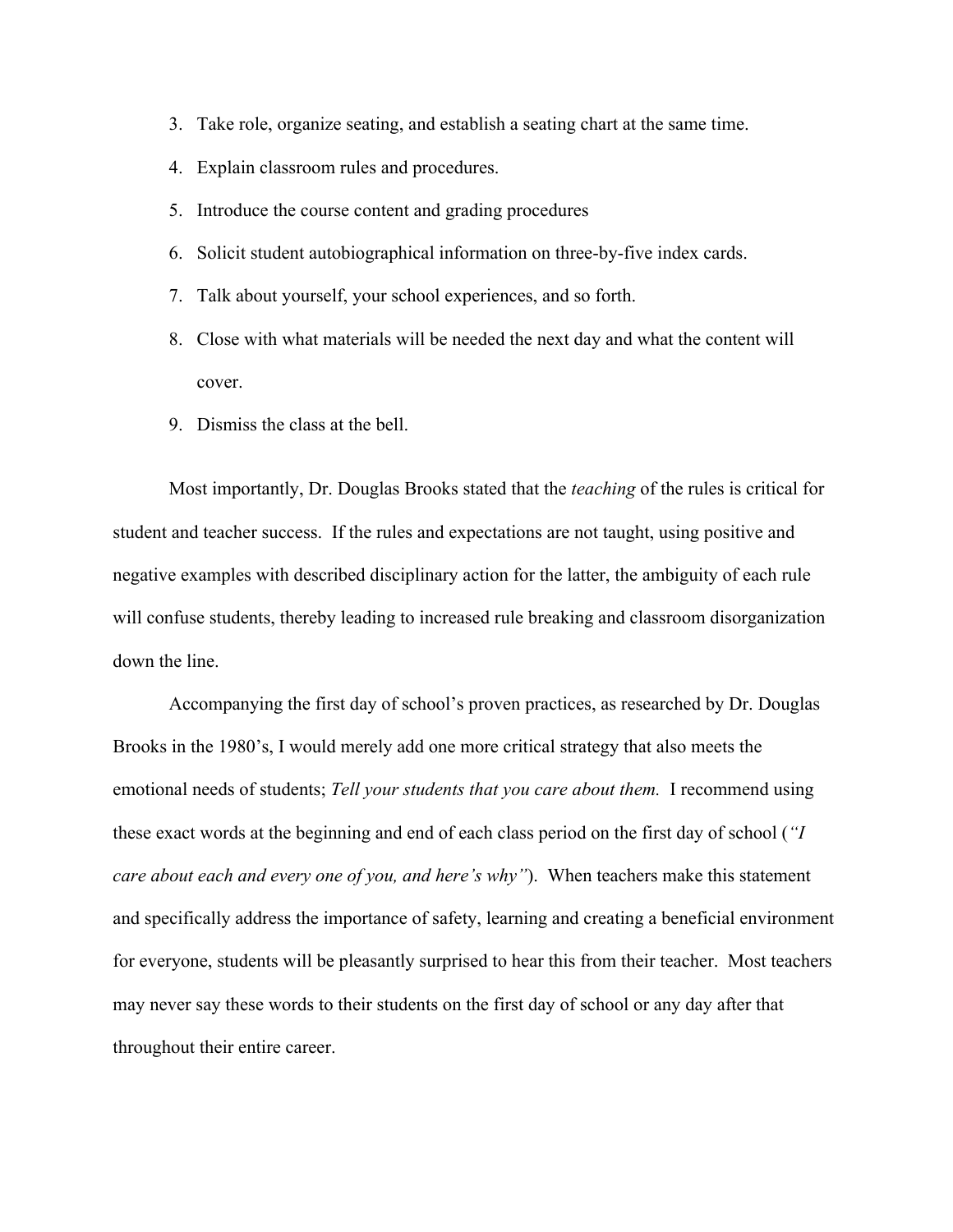Unfortunately, this proven research has been disregarded and thrown by the wayside. Although this research has existed since the 1980s and has been implemented by Dr. Harry Wong on a national level, many schools have failed to address these simple needs and then later wonder why their schools are experiencing problems with conflict, violence and disciplinary issues between teachers, administrators and students—along with lowered academic success or problems with attendance. On the first day of school, many teachers and administrators across America are now encouraged to play a variety of "get-to-know-you-games" with students or neighboring classrooms. Other schools may have staff members pile students into auditoriums for non-academic related assemblies, thereby increasing the anxiety levels among students through instructional ambiguity.

In today's K-12 educational world, the outsourcing of school-related activities and classroom instructional methods themselves to education companies that take the place of individualized classroom instruction, are dominating a child's and teachers time in school while removing individuality, freedom and individualized thought. These outside organizations and companies are expensive, typically costing tens of thousands of dollars for just one school district, and schools districts are buying into them—hook, line and sinker. This is also a way to streamline what every teacher is doing within their classroom, thereby making it easier for an administrator to monitor less, while knowing that every teacher is doing the exact same thing at the exact same time. Unfortunately, the free market of ideas in the field of education are far from free, and it has corrupted and eliminated proven scholarly fact and replaced it with games, gimmicks and expensive programs that schools districts and state governments force on their teachers and students, without notice and without an educator's consent.